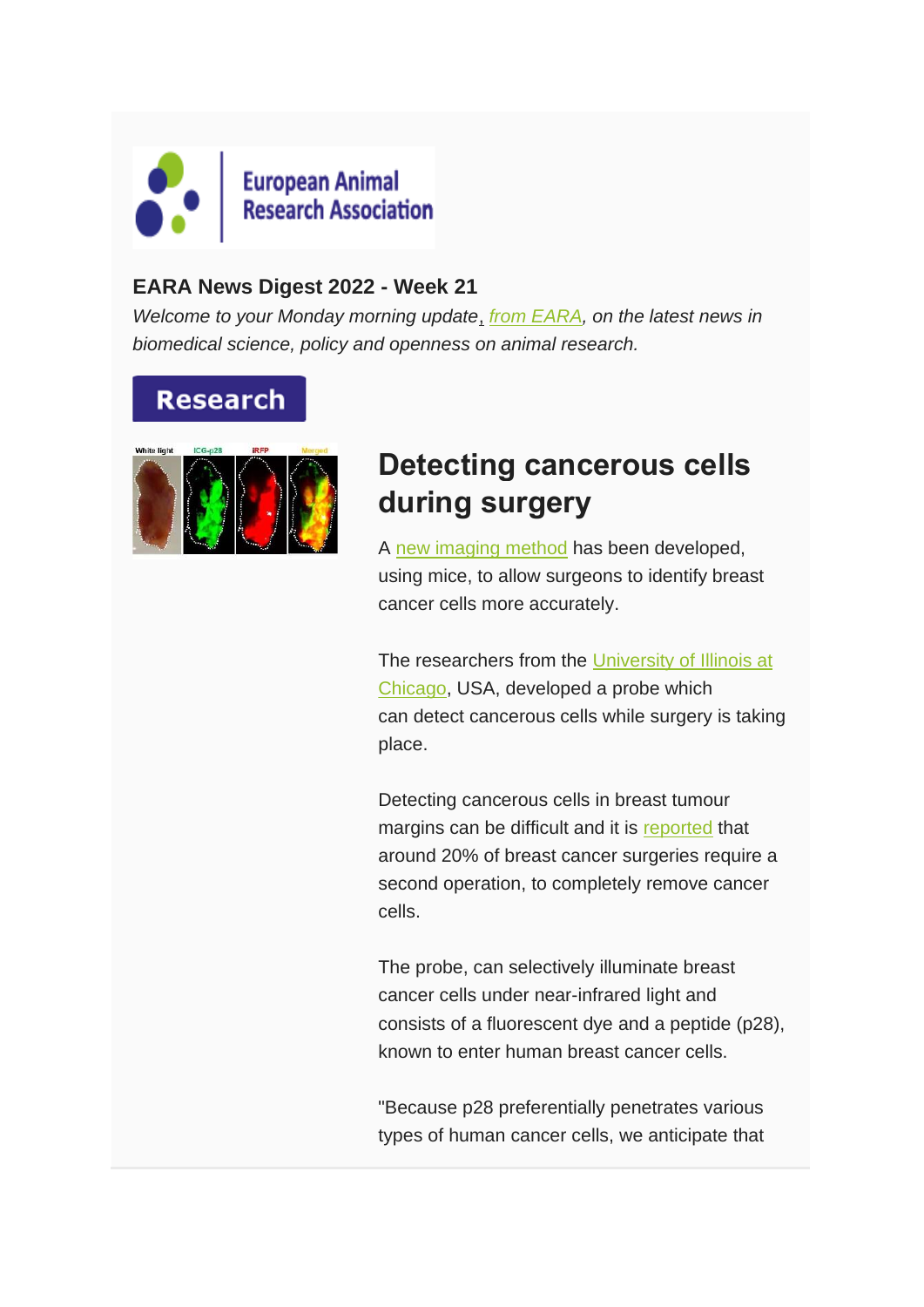our imaging approach can be applied to additional cancer types.", [said Tohru Yamada](https://medicalxpress.com/news/2022-05-near-infrared-fluorescence-mice-optimizes-tumor.html) coauthor of the study.

## **Policy**

### **Approval for non-animal eye irritation tests**



The Organisation for Economic Co-operation and Development (OECD) has approved a new [test](https://www.oecd.org/chemicalsafety/testing/draft-guideline-defined-approaches-eye-irritation.pdf)  [guideline](https://www.oecd.org/chemicalsafety/testing/draft-guideline-defined-approaches-eye-irritation.pdf) (TG) which offers a non-animal alternative for the assessment of eye irritation/serious eye damage.

The new TG for defined approaches (DAs) for eye damage and eye irritation caused by liquids, due to be published this summer, will offer an alternative to the current [Draize eye test on](https://www.sciencedirect.com/topics/pharmacology-toxicology-and-pharmaceutical-science/draize-test)  [rabbits.](https://www.sciencedirect.com/topics/pharmacology-toxicology-and-pharmaceutical-science/draize-test)

DAs describe a fixed way to interpret data from a defined set of information sources, including *in vitro* tests and computer models and are 'designed to overcome some of the limitations of standalone individual test methods and to increase confidence in non-animal results'.

The guideline follows on from last year's [TG for](https://www.eara.eu/post/animal-free-skin-sensitisation-test)  [skin sensitisation.](https://www.eara.eu/post/animal-free-skin-sensitisation-test)

### **Research**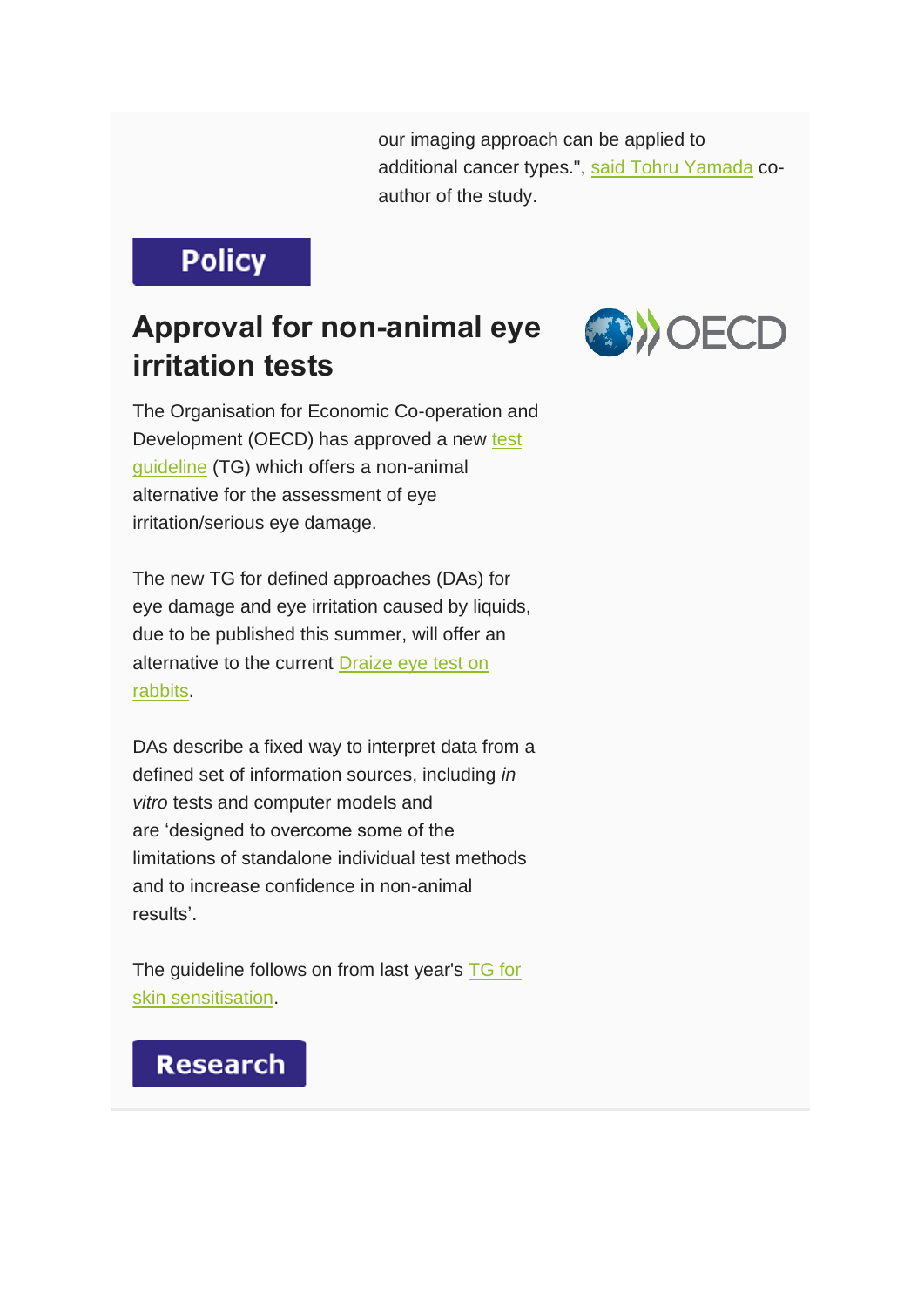

# **Heart muscle regeneration in salamanders**

While the human heart has a very limited capacity to regenerate itself amphibians, such as salamanders, can easily regenerate their heart muscles.

[In a study](https://www.nature.com/articles/s41556-022-00902-2) by researchers at the [Karolinska](https://news.ki.se/heart-progenitors-spontaneously-regenerate-cardiac-muscle-in-salamanders)  [Institute,](https://news.ki.se/heart-progenitors-spontaneously-regenerate-cardiac-muscle-in-salamanders) Sweden, they found that the outermost layer of a salamander's heart, called the epicardium, can act as a source of cardiac muscle cells to regenerate the heart.

This is an important discovery, as similar epicardial cells also exist in the human heart.

"This work establishes a new cellular and molecular paradigm for adult heart muscle regeneration and could offer new hope to millions of patients waiting for a heart transplant", [said Professor Ken Chien,](https://phys.org/news/2022-05-heart-progenitors-spontaneously-regenerate-cardiac.html?utm_source=nwletter&utm_medium=email&utm_campaign=daily-nwletter) co-author of the study.

Heart diseases are the leading cause of death worldwide.

### **Media**

### **Openness celebrated in the Netherlands**

The successful Netherlands Open Week, which has showcased openness and transparency in animal research, should be an example for other countries, said EARA executive director Kirk

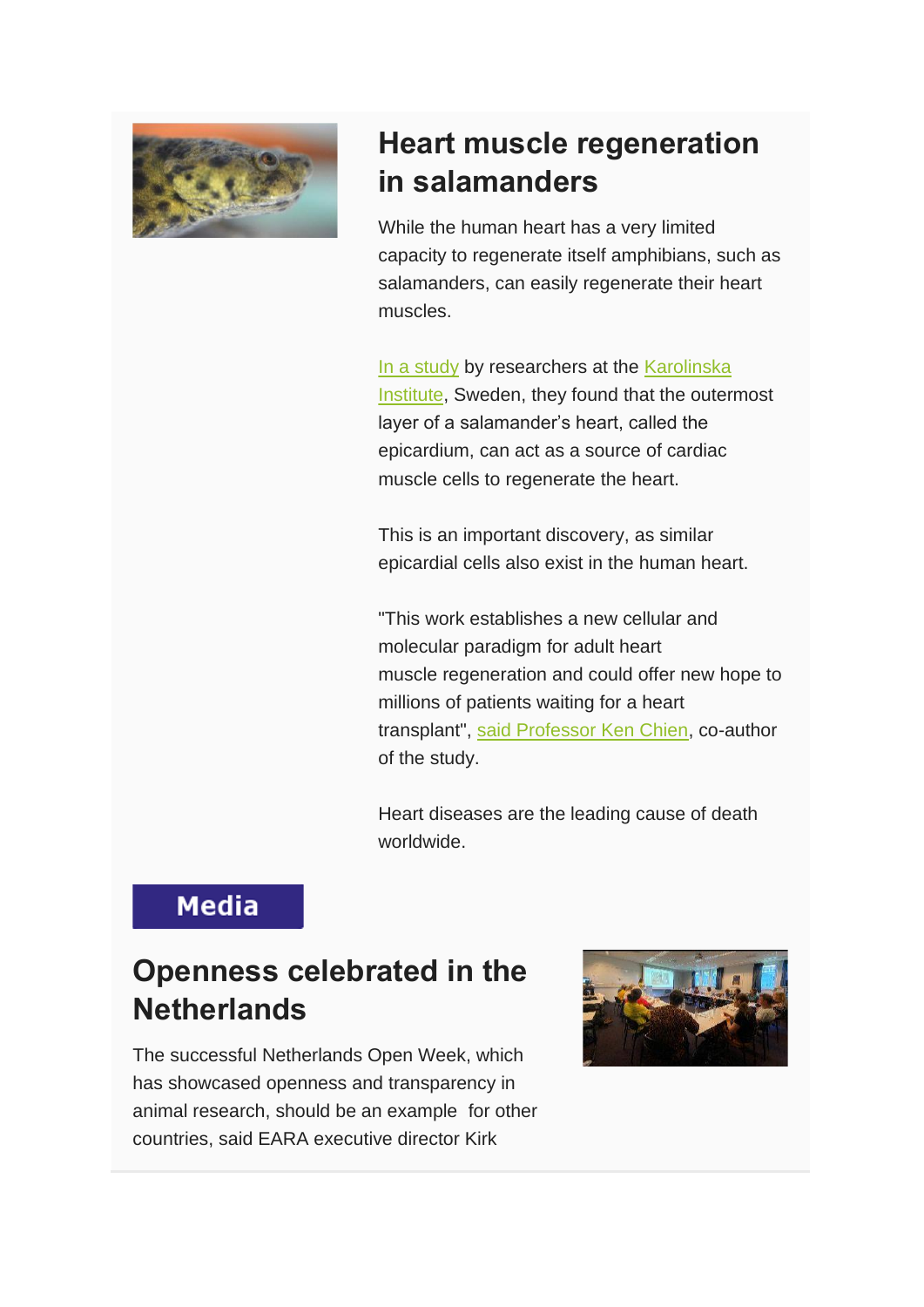#### Leech.

In a series of events by signatories of the [Dutch](https://www.stichtinginformatiedierproeven.nl/transparantieovereenkomst-dierproeven/)  [Transparency Agreement on Animal](https://www.stichtinginformatiedierproeven.nl/transparantieovereenkomst-dierproeven/)  [Testing](https://www.stichtinginformatiedierproeven.nl/transparantieovereenkomst-dierproeven/) public presentations, facility tours and media briefings highlighted the work of the biomedical sector to a wider audience.

- A [public presentation](https://www.radboudumc.nl/nieuws/2022/de-toekomst-van-proefdieronderzoek) by scientists (pictured) at EARA member [Radboud University](https://www.ru.nl/english/) & Radboud UMC, in Nijmegen, to discuss their latest research, using animal models, was followed by a tour of the animal labs and facilities. EARA executive director, Kirk Leech, also gave a presentation on *Global changes in communicating animal research*.

- EARA member Charles River Laboratories [\(Den](https://www.criver.com/nonclinical-clinical-safety-europe/den-bosch-netherlands)  [Bosch\)](https://www.criver.com/nonclinical-clinical-safety-europe/den-bosch-netherlands) hosted *Lab Conversations*, an event where the company welcomed the local companies, residents, politicians and the media, to discuss issues. [An article](https://www.omroepbrabant.nl/nieuws/4084298/zeldzaam-inkijkje-in-dierproeflab-het-moet-gebeuren-dus-doe-ik-het) on the visit then featured in a local paper.

- EARA member the [Biomedical Primate](https://www.bprc.nl/)  [Research Center,](https://www.bprc.nl/) in Rijswijk, invited local journalists for a visit with a lecture, followed by a tour of the grounds. A [newspaper article](https://www.omroepwest.nl/nieuws/4574833/minder-apen-als-proefdier-bij-centrum-in-rijswijk-dit-is-de-ondergrens) also appeared.

- Sportvisserij Nederland (Sport Fishing Netherlands), which carries out research on fish, also [took part](https://www.sportvisserijnederland.nl/vis-water/visonderzoek/) in Open Week and made [a short](https://www.youtube.com/watch?v=4KQrGnRKVHQ&t=1s)  [film](https://www.youtube.com/watch?v=4KQrGnRKVHQ&t=1s) to show its work.

EARA executive director, Kirk Leech, said: "This is a great example of how to open up facilities to a wider audience and bring a greater